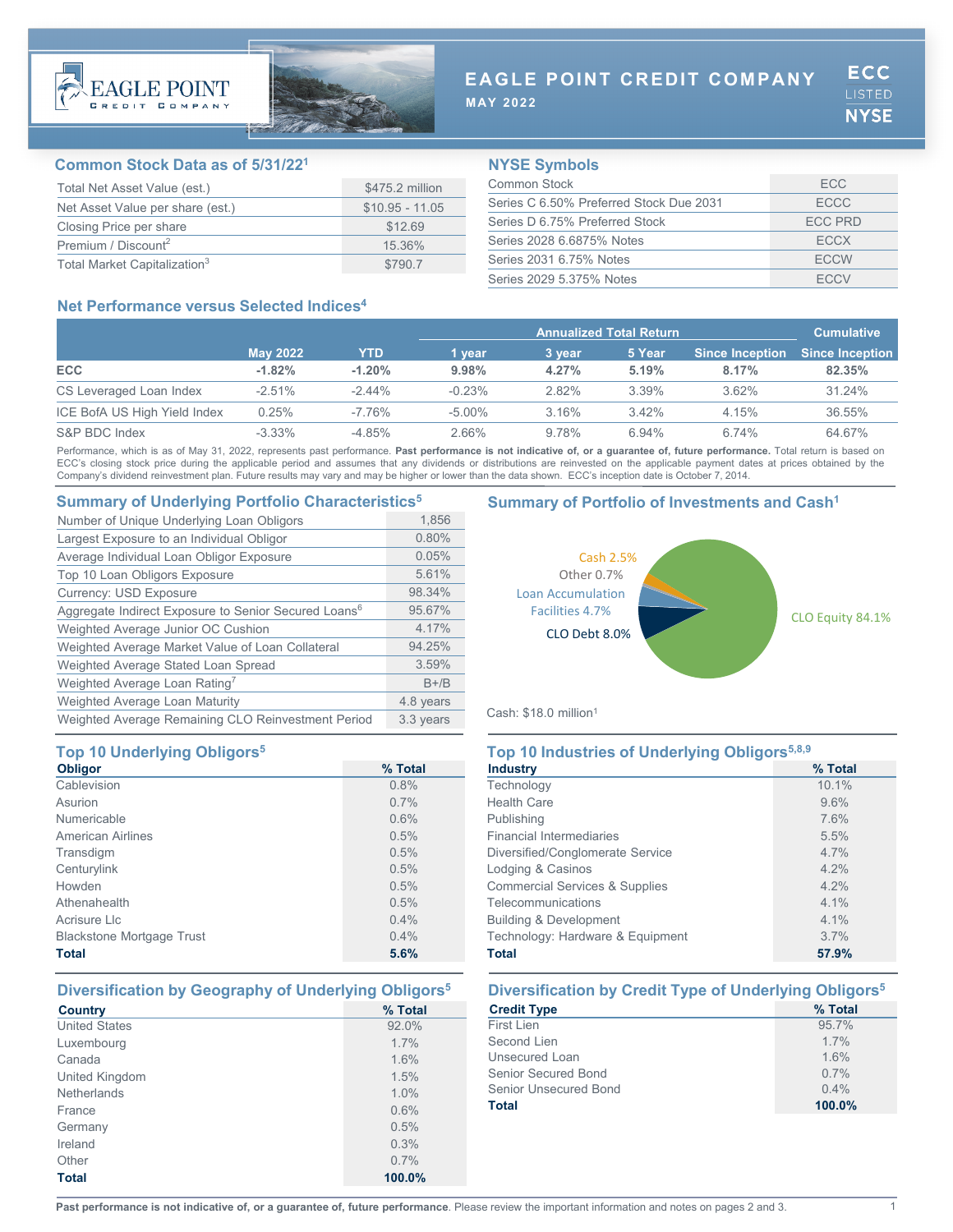



# **EAGLE POINT CREDIT COMPANY**

**MAY 2022**

ECC **LISTED NYSE** 

## **Rating Distribution of Underlying Obligors5,7 Maturity Distribution of Underlying Obligors5**







## **Price Distribution of Underlying Obligors5 Stated Spread Distribution of Underlying Obligors5**



### **Notes**

Note: Amounts shown in this report are rounded and therefore totals may not foot.

- The Company determines its net asset value on a quarterly basis. The net asset value and net asset value per share shown herein (A) are unaudited and estimated by management, (B) are shown for informational purposes only, and (C) are as of the date noted above. Estimates with respect to a calendar quarter end are subject to revision when the Company determines its quarterly net asset value. The net asset value of the Company is calculated as the sum of the value of the Company's portfolio, any cash or cash equivalents held by the Company and the Company's other assets less the Company's liabilities. Net asset value per share is determined by dividing the net asset value of the Company by the number of shares of the Company's common stock outstanding as of the date shown above. The summary of portfolio investments and cash shown is based on the estimated fair value of the underlying positions and cash net of pending trade settlements as of May 31, 2022.
- Premium/discount is calculated to the midpoint of management's unaudited and estimated range of the net asset value per share. Premium/discount for periods after May 31, 2022 will vary based on stock price performance and Company performance.
- 3. Combined market capitalization of ECC, ECCC, ECC PRD, ECCV, ECCW, and ECCX as of May 31, 2022 closing price. Market capitalization for periods after May 31, 2022 will vary based on stock price performance.
- 4. The performance of an index is not an exact representation of any particular investment, as you cannot invest directly in an index. The indices shown herein have not been selected to represent a benchmark for a strategy's performance, but are instead disclosed to allow for comparison of the Company's returns to that of known, recognized and/or similar indices. The<br>Credit Suisse Leveraged Loan Index tr securities traded in the U.S. bond market. The S&P BDC Index is intended to measure the performance of all Business Development Companies (BDCs) that are listed on the NYSE or NASDAQ and satisfy market capitalization and other eligibility requirements. Although ECC is not a BDC, BDCs generally invest in high yielding credit investments, as does ECC. In addition, similar to ECC, BDCs generally elect to be classified as a regulated investment company under the U.S. Internal Revenue Code of 1986, as amended, which generally requires an investment company to distribute its taxable income to shareholders.
- 5. The information presented herein is on a look-through basis to the collateralized loan obligation, or "CLO", equity held by the Company as of May 31, 2022 (except as otherwise noted) and reflects the aggregate underlying exposure of the Company based on the portfolios of those investments. The data is estimated and unaudited and is derived from CLO trustee reports received by the Company relating to May 2022 and from custody statements and/or other information received from CLO collateral managers and other third party sources. Information relating to the market price of underlying collateral is as of month end; however, with respect to other information shown, depending on when such information was received, the data may reflect a lag in the information reported. As such, while this information was obtained from third party data sources, May 2022 trustee reports and similar reports, other than market price, it does not reflect actual underlying portfolio characteristics as of May 31, 2022 and this data may not be representative of current or future holdings. The weighted average remaining reinvestment period information is based on the fair value of CLO equity investments held by the Company at the end of the reporting period. Overcollateralization ("OC") refers to the fact that the value of the assets (i.e., broadly syndicated US loans) underlying a CLO exceeds the principal due on the liabilities (i.e., CLO debt securities) required to be repaid.
- 6. We obtain our exposure in underlying senior secured loans indirectly through our CLO equity investments.
- 7. Credit ratings shown are based on those assigned by Standard & Poor's Rating Group, or "S&P," or, for comparison and informational purposes, if S&P does not assign a rating to a particular obligor, the weighted average rating shown reflects the S&P equivalent rating of a rating agency that rated the obligor provided that such other rating is available with respect to a CLO equity investment held by us. In the event multiple ratings are available, the lowest S&P rating, or if there is no S&P rating, the lowest equivalent rating, is used. The ratings of specific borrowings by an obligor may differ from the rating assigned to the obligor and may differ among rating agencies. For certain obligors, no rating is available in the reports received by the<br>Company. Such obligors are not s Further information regarding S&P's rating methodology and definitions may be found on its website [\(www.standardandpoors.com\)](http://www.standardandpoors.com/). This data includes underlying portfolio characteristics of the Company's CLO equity portfolio.
- 8. Industry categories are based on the S&P industry categorization of each obligor as reported in CLO trustee reports to the extent so reported. Certain CLO trustee reports do not report the industry category of all of the underlying obligors and where such information is not reported, it is not included in the summary look-through industry information shown. As such, the Company's exposure to a particular industry may be higher than that shown if industry categories were available for all underlying obligors. In addition, certain underlying obligors may be re-classified from time to time based on developments in their respective businesses and/or market practices. Accordingly, certain underlying borrowers that are currently, or were previously, summarized as a single borrower in a particular industry may in current or future periods be reflected as multiple borrowers or in a different industry, as applicable
- 9. Certain CLO trustee reports do not provide the industry classification for certain underlying obligors. These obligors are not summarized in the look-through industry data shown; if they were reflected, they would represent 5.4%.